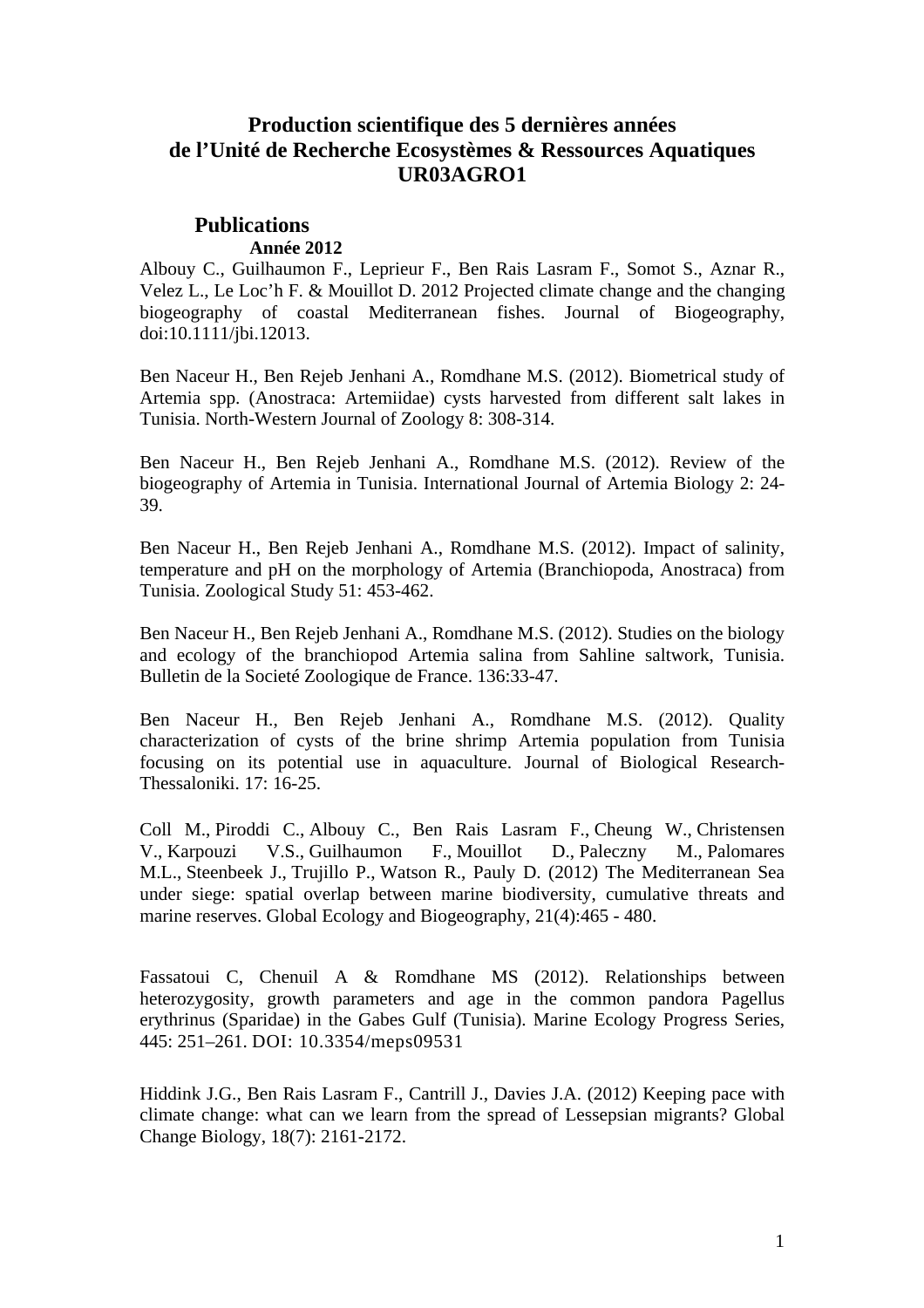Hmida L, Fassatoui C, Ayed D, Ayache N & Romdhane MS (2012). Genetic characterization of the razor clam Solen marginatus (Mollusca: Bivalvia: Solenidae) in Tunisian coasts based on isozyme markers. Biochemical Systematics and Ecology, 40: 146–155. DOI: 10.1016/j.bse.2011.10.016

Hmida L., Jedidi S., Romdhane M.S. (2012) La biosorption du chrome total par les trois macrophytes : Chaetomorpha linum, Ulva lactuca et Spirogyra sp. Tunisian Journal of Medicinal Plants and Natural Products. In press

Jedidi S., Hmida L., Romdhane M.S. (2012) La biosorption du chrome hexavalent par les trois macrophytes : Chaetomorpha linum, Ulva lactuca et Spirogyra sp. Tunisian Journal of Medicinal Plants and Natural Products. In press

### **Année 2011**

Abdennadher A, Ramírez F, Romdhane MS, Ruiz X, Jover LL, Sanpera C., (2011). Little Egret (Egrettagarzetta) as a bioindicator of trace element pollution in Tunisian aquatic ecosystems.Environmental Monitoring and Assessment 175: 676- 684.

Abdennadher A., Ramírez F., Romdhane M.S., Ruiz X., Jover Ll., Sanpera C. (2010). Biomonitoring of coastal areas in Tunisia: Stable isotope and trace elements analysis in the Yellow-legged Gull. Marine Pollution Bulletin 60: 440–447.

Ayache N., Hmida L., Fassatoui C., Romdhane M.S. (2011). Overview of the state of the razor clam (Solen marginatus and Ensis minor) in Tunisia. Razor clams: biology, aquaculture and fisheries. Xunta de Galicia, Consellería do Mar, Santiago de Compostela, pp 361–368. ISBN: 978-8445349861 (Hard cover book), 978- 8445349878 (CD).

Ben Naceur H., Ben Rejeb Jenhani A., Romdhane M.S. (2011). Taxonomical study of the brine shrimp *Artemia* populations (Crustacea: Branchiopoda) from Tunisia based on morphological characterization. *Marine Life*. 17: 55-65.

Ben Naceur H., Ben Rejeb Jenhani A., Romdhane M.S. (2011). Preliminary characterization of the brine shrimp *Artemia salina* from Sabkhet Boujmal, Tunisia: biometry, sexual dimorphism and fatty acid profile (Crustacea, Anostraca*). International Journal of Artemia Biology*. 1: 29-40.

Ben Naceur H., Ben Rejeb Jenhani A., Romdhane M.S. (2011). In situ study of adult *Artemia salina* morphometry and its relationships to the physicochemical water parameters in Sahline saltwork (Tunisia). *Oceanological and Hydrobiological Studies*. 40: 44-51.

Fassatoui C, Hmida L, Romdhane MS (2011). Genetic diversity in the common pandora Pagellus erythrinus (Linnaeus 1758) Sparidae of the Gabes gulf (Tunisia) after recruitment phase. Bulletin de la Société Zoologique de France, 136(1-4): 217– 239.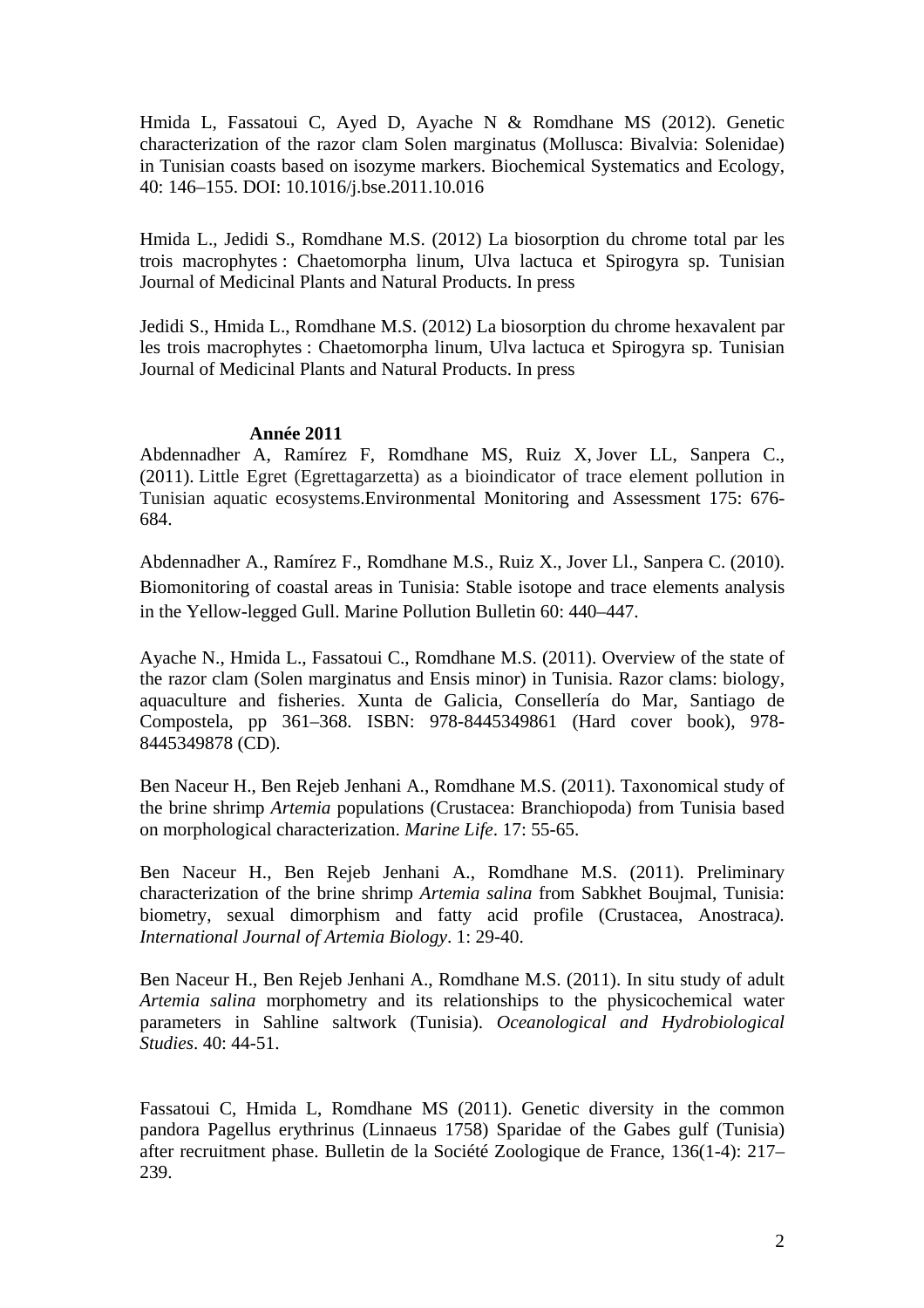Fassatoui C, Mdelgi E &Romdhane MS (2011). Short-term temporal genetic investigation of two populations of Pagellus erythrinus (Linnaeus 1758, Sparidae) from Western and Eastern Mediterranean basins off the Tunisian coast. Marine Biology Research, 7 (2): 147–158.

Fathalli A., Ben Rejeb Jenhani A., Moreira C., Azevedo J., Welker M., Romdhane M.S., Antunes A., Vasconcelos V. 2011 Genetic variability of the invasive cyanobacteria Cylindrospermopsis raciborskii (Woloszynska) SeenayyaetSubbaRaju, 1972, (2011). First report of mcyA and mcyE gene sequences in isolates from BirM'cherga. Archives of Microbiology, 193:595–604.

Fathalli A., Jenhani Ben Rejeb A., Moreira C., Welker M., Romdhane M., Antunes A., Vasconcelos V. (2011). Molecular and phylogenetic characterization of potentially toxic cyanobacteria in Tunisian freshwaters. Systematic and Applied Microbiology 34 : 303–310.

Moreira C., Fathalli A., Vasconcelos V., Antunesn A. (2011). Genetic Diversity and Structure of the Invasive Toxic Cyanobacterium Cylindrospermopsis raciborskii.Current Microbiology 62 : 1590–1595

Mouillot D., Albouy C., Guilhaumon F., Ben Rais Lasram F., Coll M., Devictor V., Meynard C.N., Pauly D., Tomasini J.A., Troussellier M., Velez L., Watson R., Douzery E.J.P. & Mouquet N. (2011) Protected and threatened components of fish biodiversity in the Mediterranean sea. Current Biology, CB. 06/2011, 21(12):1044-50.

Ramírez F., Abdennadher A., Sanpera C., Jover LL., Wassenaar I., Hobson K. (2011). Tracing waterbird exposure to trace metals: a case study at the solar saltworks of Thyna (Sfax, Tunisia). Accepté dans la revue Environmental Science & Technology 54(2), 5118-5124.

Ramírez F., Abdennadher A., Sanpera C., Jover LL., Wassenaar I., Hobson K. (2011). Assessing waterbirds habitat use in coastal evaporative systems using stable isotopes  $(C^{13}, N^{15}$  and D) as environmental tracers. Estuarine, Coastal and Shelf Science, 92(2): 217-222.

### **Année 2010**

Abdennadher A, Ramírez F, Romdhane MS, Ruiz X, Jover LL &Sanpera C (2010). Biomonitoring of coastal areas in Tunisia: Stable isotope and trace element analysis in the Yellow-legged Gull. Marine Pollution Bulletin, 60: 440–447.

Ben Rais Lasram F, Guilhaumon F, Albouy C, Somot S, Thuiller W, Mouillot D (2010). The Mediterranean Sea as a 'cul-de-sac' for endemic fishes facing climate change. Global Change Biology, 16 (12): 3233-3245

Ben Naceur H, Ben Rejeb Jenhani A, Romdhane MS (2010).Variability of Artemiasalina cysts from Sabkhet El Adhibet (Southeast Tunisia) with special regard to their use in aquaculture. Inland Water Biology, 3: 70-78.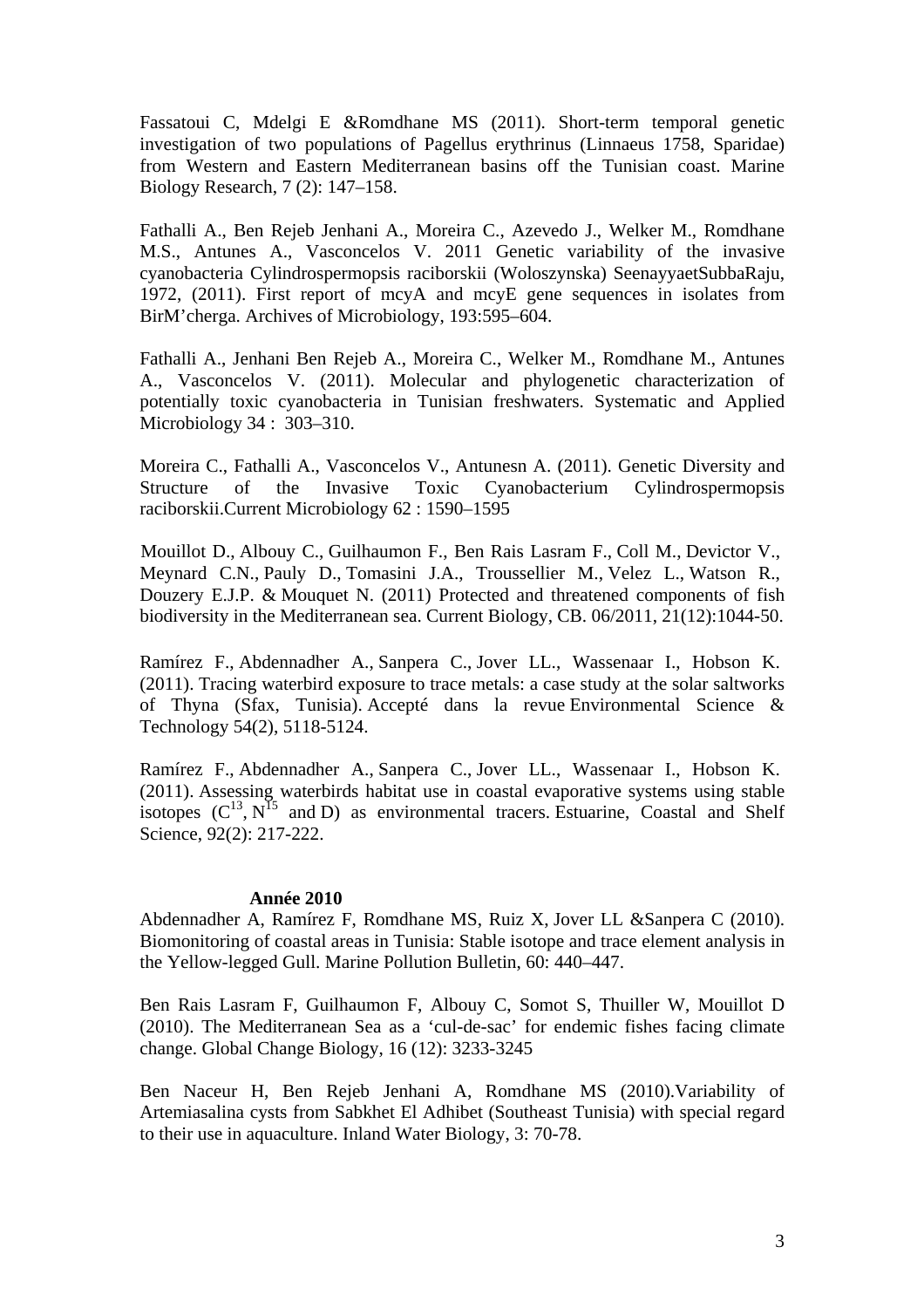Ben Naceur H, Ben Rejeb Jenhani A, Romdhane MS (2010). Biological Characterization of the New Invasive Brine Shrimp Artemia franciscana in Tunisia: Sabkhet Halk El-Menzel. International Journal of Biological and Life Sciences, 6: 131-137.

Ben Naceur H, Ben Rejeb Jenhani A, Romdhane MS (2010). Effet du stockage sur la qualité des cystes d'Artemia salina de la saline de Sahline : valeur nutritionnelle et qualité d'éclosion. Microbiologie et Hygiène Alimentaire, 22: 7-12.

Ben Naceur H, Ben Rejeb Jenhani A, Romdhane MS (2010). Etude de la qualité nutritionnelle de l'Artemia salina (Branchiopoda : Crustacea) de la saline de Megrine. Microbiologie et Hygiène Alimentaire, 22: 13-19.

Coll M., Piroddi C., Steenbeek J., Kaschner K., Ben Rais Lasram F., Aguzzi J., Ballesteros E., Bianchi C.N., Corbera J., Dailianis T., Danovaro R., Estrada M., Froglia C., Galil B.S., Gasol J.M., Gertwagen R., Gil J., Guilhaumon F., Kesner-Reyes K., Kitsos M.S., Koukouras A., Lampadariou N., Laxamana E., Lopez-Fe de la Cuadra C.M., Lotze H.K., Martin D., Mouillot D., Oro D., Raicevich S., Rius-Barile J., Saiz-Salinas J.I., San Vicente C., Somot S., Templado J., Turon X., Vafidis D., Villanueva R., Voultsiadou E. (2010) The Biodiversity of the Mediterranean Sea: Estimates, Patterns, and Threats. Plos One, 5(8): e11842.

Dhekra H., Shili A., Fadlaoui M., Ben Maïz N. (2010). Sur la répartition de Syngnatus abaster et Syngnathus typhle (Syngnatidae) dans la lagune Nord de Tunisie. Rapp. Comm. int. Mer Médit.39 : 541.

Hmida L, Ayache N, Haouas Z., Romdhane MS (2010) Oocyte cohort analysis: criteria for an evaluation of the reproductive cycle in Solenmarginatus (pennant, 1777), (Bivalvia: Solenacea) in Southern Tunisia. Journal of Shellfish Research 29(1): 1-6.

Fadhlaoui M., Shili A., Hayouni D., Ben Maïz N. (2010). Variation spatiale de la petite faune vagile des herbiers dans la lagune nord de Tunis. Proceedings of the 4th Mediterranean Symposium on Marine Vegetation, Hammamet-Tunisia, 2-4 December 2010, Regional Activity Centre for Specially Protected Areas publ., Tunis.167-168.

Fathalli A, Ben Rejeb Jenhani A, Moreira C, Saker M, Romdhane MS, Vasconcelos V (2010). First Observation Of The Potentially Toxic And Invasive Cyanobacterium Species Cylindrospermopsis Raciborskii (Woloszynska) In Tunisian Freshwaters: Toxicity Assessment And Molecular Characterization. Fresenius Environmental Bulletin 19(6): 1074-1083.

Shili A., Ben Maïz N., Boudouresque Ch. F. (2010). Variations saisonnières de la biomasse de Nanozostera noltii (Hornemann) Tomlinson et Posluzny dans la lagune Nord de Tunis. Rapp. Comm. int. Mer Médit. 39 : 664.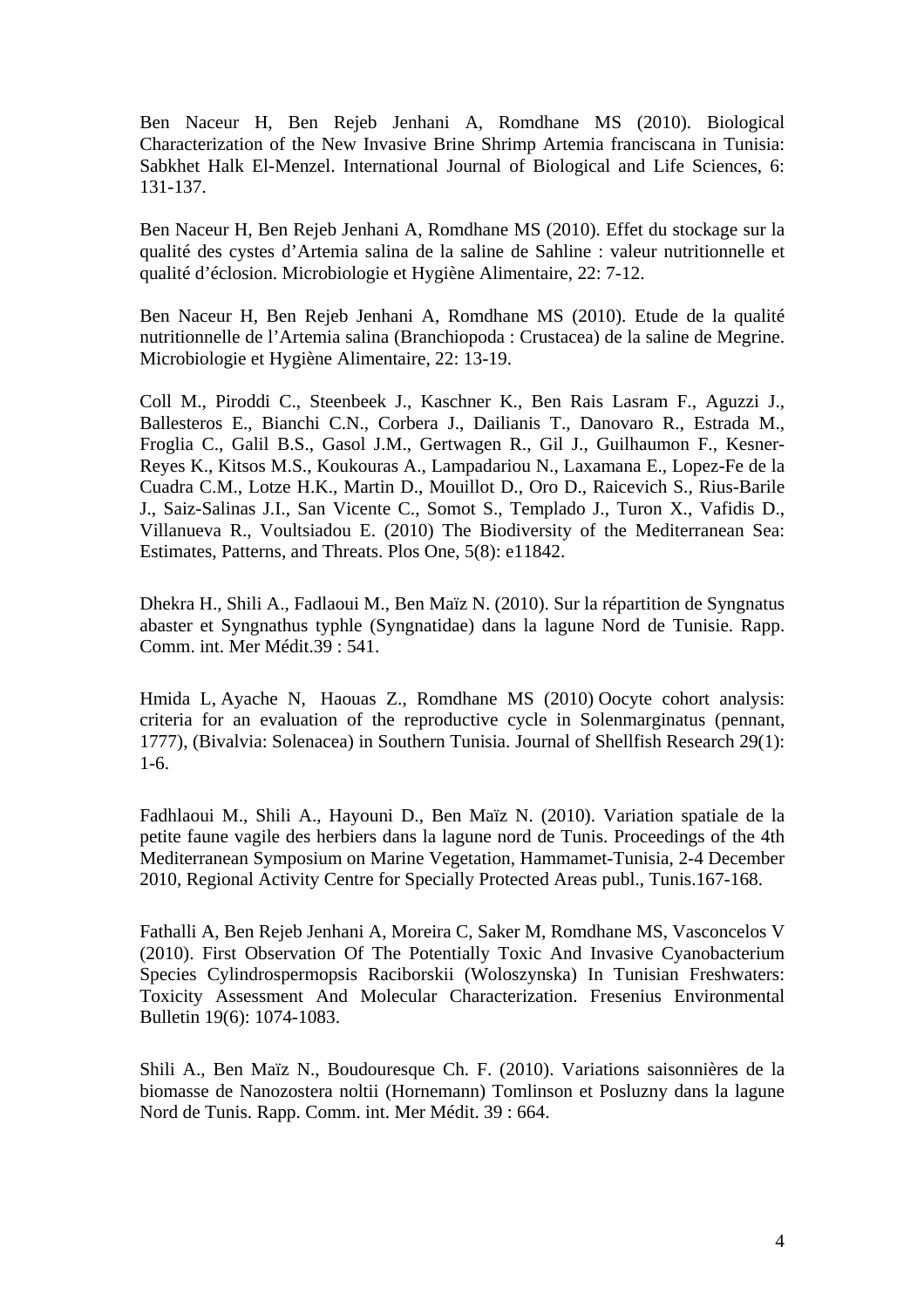Shili A., Ben Maïz N., Boudouresque Ch. F., Verlaque M. (2010). Données sur la prolifération de la Rhodobionte Asparagopsis taxiformis (Delile) Trevisan de Saint-Léon sur les côtes Nord de Tunisie. Proceedings of the 4th Mediterranean Symposium on Marine Vegetation, Hammamet-Tunisia, 2-4 December 2010, Regional Activity Centre for Specially Protected Areas publ., Tunis. 223-224.

#### **Année 2009**

Ben Naceur H., Ben Rejeb Jenhani A., Romdhane MS (2009). New distribution record of the brine shrimp Artemia (Crustacea, Branchiopoda, Anostraca) in Tunisia. Notes on Geographic Distribution check list 5(2):281-288, 2009

Ben Naceur H., Ben Rejeb Jenhani A., Romdhane MS (2009). Note on the distribution of Branchinellaspinosa (H.MILE EDWARDS, 1840)(Branchiopoda ,Anostraca) in Tunisia. Crustaceana 82(5): 635-641

Ben Naceur H., Ben Rejeb Jenhani A., Romdhane MS (2009). Ecobiological survey of the brine shrimp Artemia salina from Sabkhet El Adhibet (Southeast Tunisia). Journal of the Marine Biological Association of the United Kingdom 89(6):1109- 1116.

Ben Rais Lasram F., Guilhaumon F., Mouillot D. (2009). Fish diversity patterns in the Mediterranean Sea: deviations from a mid-domain model. Marine Ecology Progress Series, 376: 253-267.

Ben Rais Lasram F., Mouillot D. (2009). Increasing southern invasion enhances congruence between endemic and exotic Mediterranean fish fauna. Biological Invasions, 11:697-711

Ben Rais Lasram F., Guilhaumon F., Mouillot D. (2009). Global warming and exotic fishes in the Mediterranean Sea: introduction dynamic, range expansion and spatial congruence with endemic species. in fish invasions of the Mediterranean Sea, Change and Renewal. Edited by Daniel Golani and Brenda Appelbaum-Golani. Pensoft Publishers Sofia–Moscow:35-56 pp.

Boudouresque Ch. F., Bernard G., Pergent G., Shili A., Verlaque M. (2009). Regression of Mediterranean seagrasses caused by natural processes and anthropogenic disturbances and stress: a critical review. Botanica marina 52: 395-418.

Shili A., Trabelsi El B., Ben Maïz N. (2009). 突尼斯南湖大型海藻的季节性动力学. In Huirong Zhang, 2009. Study on ecology of Enteromorpha, Ocean Press Edit. ISBN: 978-7-5027-7591-9. p: 83-91.

#### **Année 2008**

Ben Naceur, H., Ben Rejeb Jenhani, A, Romdhane, M.S. (2008). Valorisation de l'Artemia (Crustacea ; Branchiopoda) de la saline de Sahline (Sahel Tunisien). Bulletin de la Société Zoologique de France, 133, 181-188.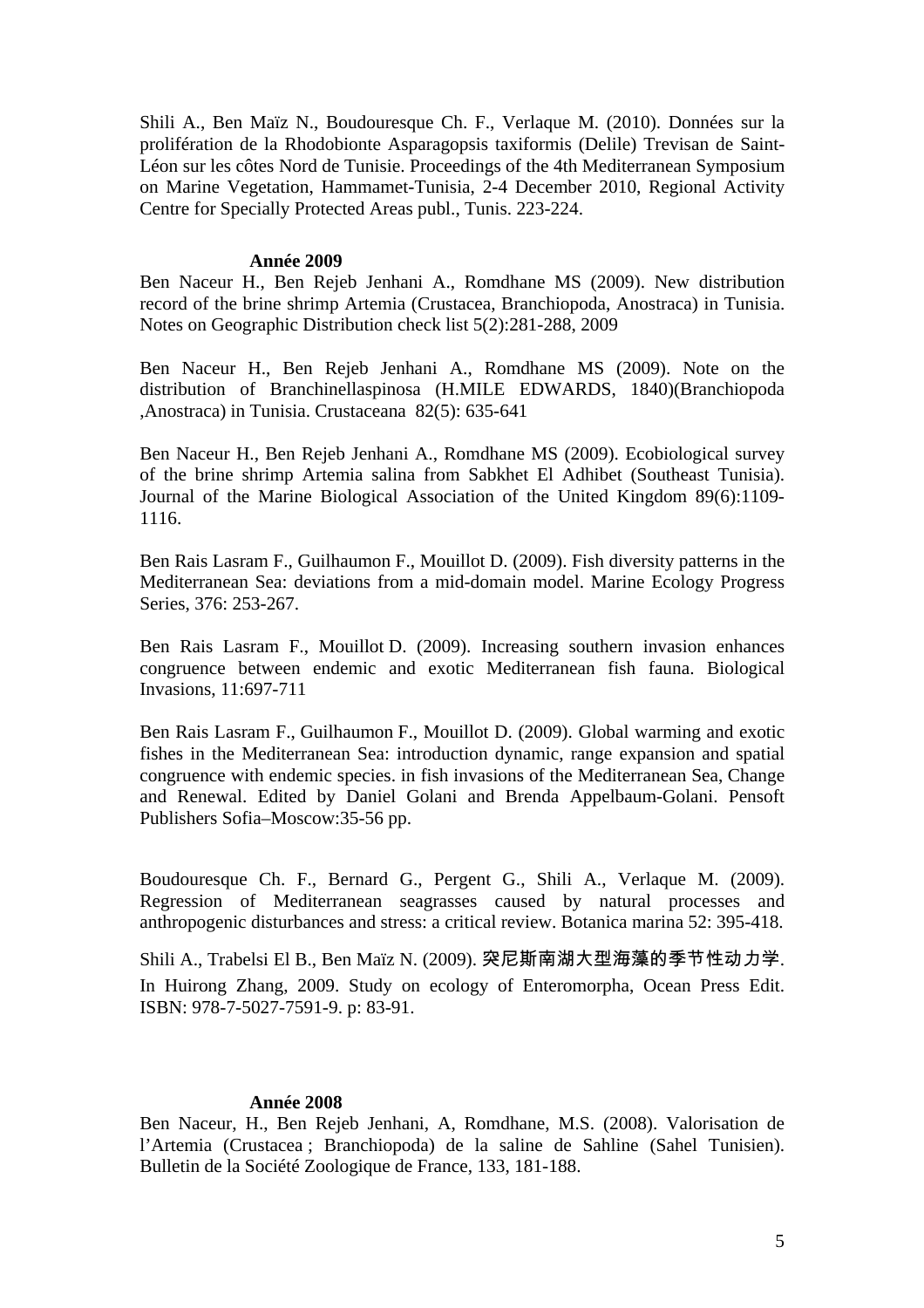Ben Naceur, H., Ben Rejeb Jenhani A., El Cafsi M., Romdhane MS. (2008). Determination of biological Artemiasalina (Crustacea :Anastraca) population from Sbakhet Sijoumi (NE Tunisia). Transitional Waters Bulletin 3: 65-74

Ben Rais Lasram F., Tomasini J.A., Guilhaumon F., Romdhane M.S., Do Chi T., Mouillot D. (2008) Ecological correlates of dispersal success in Lessepsian fishes. Marine Ecology Progress Series 363: 273–286

Ben Rais Lasram F., Tomasini J.A., Romdhane M.S., Do Chi T., Mouillot D. (2008) Historical colonization of the Mediterranean Sea by Atlantic fishes: do biological traits matter? Hyrdobiologia 607:51–62

Chebil Ajjab L., Romdhane MS, El Abed A. (2008) Capacité des mollusques dans la réduction des teneurs en nutriments et charge bactérienne dans les effluents piscicoles. Bulletin de l'INSTM 35: 81-85

Dridi S, Romdhane Ms, El Cafsi M. (2008). Croissance et variations saisonnières de la composition en acides gras de l'huître Crassostrea gigas cultivée dans la lagune de Bizerte, Tunisie. Belgian journal of zoology: 138 (2) : 158-169.

Dridi S, Romdhane Ms, Heurtebise S, El Cafsi M, Boudry P and Lapègue S. (2008). Genetic characterisation of oyster populations along the North–Eastern Coast of Tunisia. African Journal of Marine Science, 30(3).

El Herry S., Fathalli A, Ben Rejeb Jenhani A., Bouaïcha N. (2008) Seasonal occurrence and toxicity of Microcystis spp. and Oscillatoriatenuis in the Lebna Dam, Tunisia. Water Research 42 :1263 – 1273

El Herry S., Fathalli A., Jenhani-Ben Rejeb A., Bouaïcha N. (2008) Variation saisonnière des paramètres physico-chimiques et des concentrations en microcystines dans le barrage Lebna, Tunisie et étude du potentiel toxique des espèces Microcystisspp. etOscillatoriatenuis présentes dans cette retenue. Algerian Journal of Technology. ISSN : 1111 375X. numéro spécial mars 2008, 701-712

Fassatoui C, Mdelgi E, Romdhane MS (2008). Polymorphisme allozymique et hétérozygotie chez le pageot commun, Pagellus erythrinus (Linnaeus, 1758) (Sparidae). Bulletin de la Société Zoologique de France, 133 (1-3) : 239–244.

Talorete T.P.N., Limam A., KawanoM., Ben Rejeb Jenhani A., Ghrabi A., Isoda H. (2008). Stress response of mammalian cells incubated with landfill leachate. Environmental Toxicology and chemistry, 27(5):1084-1092.

## **Thèses soutenues**

Belkhouja Hela (2012) Etude bio-écologique du gastéropode *Patella caerulea* (Linnaeus, 1758) des côtes nord de la Tunisie et évaluation de son potentiel bioaccumulateur.